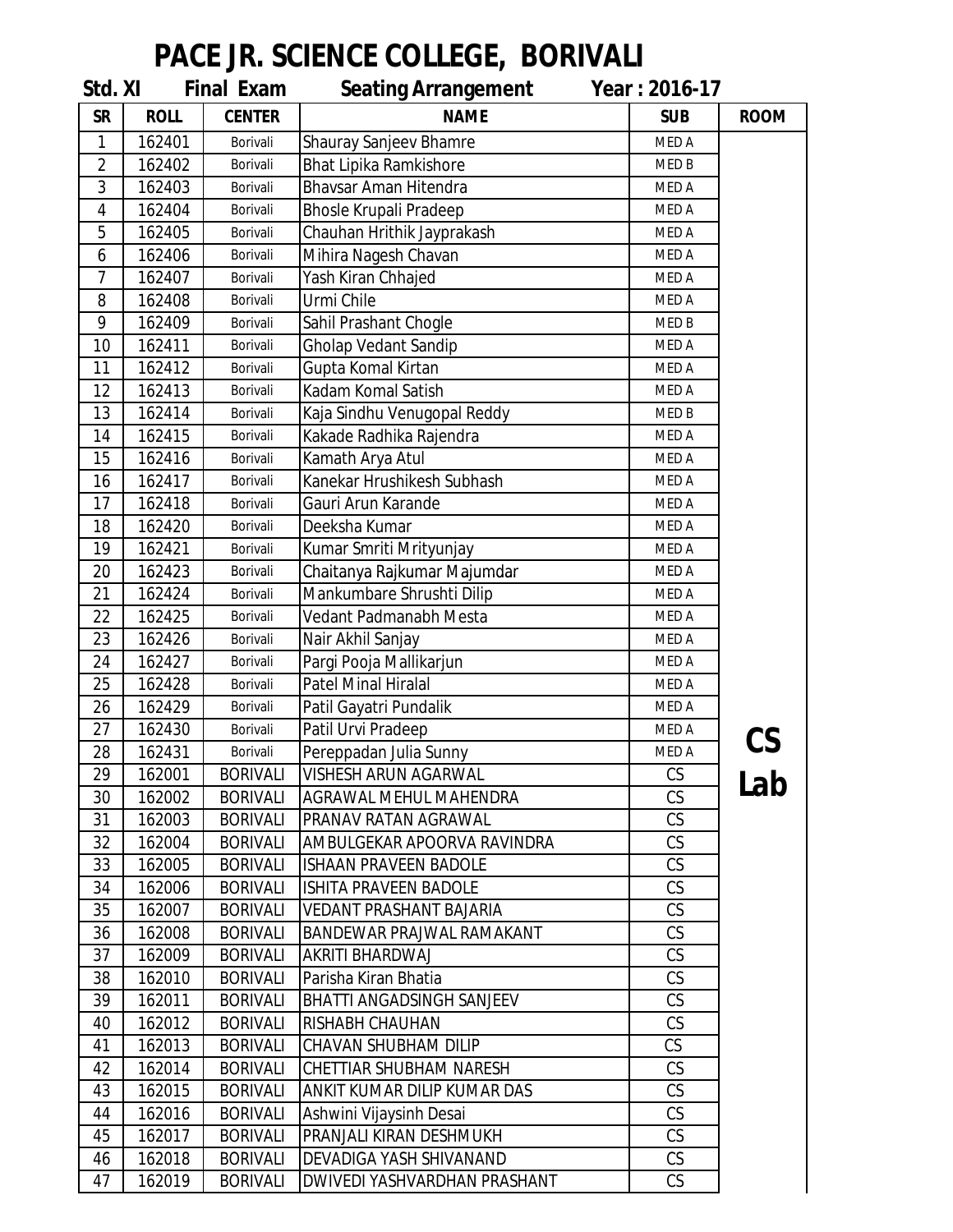| 48             | 162020 | <b>BORIVALI</b> | JAINAM MANOJ GALA                | CS                     |     |
|----------------|--------|-----------------|----------------------------------|------------------------|-----|
| 49             | 162021 | <b>BORIVALI</b> | <b>GAUTAM RAHUL SANJAY</b>       | CS                     |     |
| 50             | 162022 | <b>BORIVALI</b> | <b>GHORPADE SALONI SURESH</b>    | CS                     |     |
| 51             | 162023 | <b>BORIVALI</b> | <b>GIRMAL RISHIRAJ PARSHURAM</b> | CS                     |     |
| 52             | 162024 | <b>BORIVALI</b> | <b>GUPTA PRIYANSHI VIKAS</b>     | CS                     |     |
| 53             | 162025 | <b>BORIVALI</b> | <b>SHAIVI HALDANKAR</b>          | CS                     |     |
| 54             | 162026 | <b>BORIVALI</b> | SAISHRIYA S IYER                 | $\overline{\text{CS}}$ |     |
| 55             | 162027 | <b>BORIVALI</b> | JAY HEMAL JAGADA                 | CS                     |     |
| 56             | 162028 | <b>BORIVALI</b> | Harshil Jain                     | CS                     |     |
|                |        |                 |                                  |                        |     |
| 1              | 162501 | <b>BORIVALI</b> | <b>ACHARYA ADITI RAGHU</b>       | MHB (NP)               |     |
| $\overline{2}$ | 162509 | <b>BORIVALI</b> | PARMAR MANALI SHANTILAL          | BIP (NP)               |     |
| 3              | 162510 | <b>BORIVALI</b> | PUHRAN HEENA LOKRAJ              | MIP (NP)               |     |
| 4              | 162511 | <b>BORIVALI</b> | ROKKALA ANJALI BABU              | BHP(NP)                |     |
| 5              | 162515 | <b>BORIVALI</b> | SINGHI SNEHAL KALPESH            | MIP (NP)               |     |
| 6              | 162518 | <b>BORIVALI</b> | <b>TIWARI ABHISHEK RITESH</b>    | MIB (NP)               |     |
| $\overline{7}$ | 162519 | <b>BORIVALI</b> | <b>TOLLIN KAREN HARRY</b>        | MIB (NP)               |     |
| 8              | 162520 | <b>BORIVALI</b> | YADAV AKSHESH RAJESHKUMAR        | MHB (NP)               |     |
| 9              | 162521 | <b>BORIVALI</b> | <b>NITESH YADAV</b>              | MHP (NP)               |     |
| 10             | 162049 | <b>BORIVALI</b> | PARAB SAKSHI NIRAJ               | CS (CET)               |     |
| 11             | 162081 | <b>BORIVALI</b> | YADAV NANDANI RAJMAN             | CS (CET)               |     |
| 12             | 162206 | <b>BORIVALI</b> | BHANUSHALI DISHANK LAXMIKANT     | EM (CET)               |     |
| 13             | 162232 | <b>BORIVALI</b> | M REVANTHRAJ G MATHISEKARAN      | EM (CET)               |     |
| 14             | 162257 | <b>BORIVALI</b> | PATOLE PRATHAMESH RAJESH         | EM (CET)               |     |
| 15             | 162285 | <b>BORIVALI</b> | SOZHIACHETTY KAUSHIK SANGAIAH    | EM (CET)               | 201 |
| 16             | 162504 | <b>BORIVALI</b> | KAPDAWALA AZIZ MOIZALI           | MHP (CET)              |     |
| 17             | 162512 | <b>BORIVALI</b> | <b>SHARMA RAHUL RAJIV</b>        | MHP (CET)              |     |
| 18             | 162517 | <b>BORIVALI</b> | <b>SURVE POOJA VILAS</b>         | MHP (CET)              |     |
| 19             | 162432 | Borivali        | Dheeksha Rajeshkumar             | MED A                  |     |
| 20             | 162433 | Borivali        | Rathod Shubham Sham              | MED B                  |     |
| 21             | 162435 | Borivali        | Raut Sonia Rajesh                | MED B                  |     |
| 22             | 162436 | Borivali        | Karina Sethia                    | MED A                  |     |
| 23             | 162437 | Borivali        | Shah Kushani Milan               | MED A                  |     |
| 24             | 162438 | Borivali        | Mansavi Ravinder Shangloo        | MED <sub>B</sub>       |     |
| 25             | 162439 | Borivali        | Siddique Shoaib Kamruddin        | MED A                  |     |
| 26             | 162440 | Borivali        | Singh Kritika Lalit              | MED A                  |     |
| 27             | 162441 | Borivali        | Surti Deepali Ravindra           | MED A                  |     |
| 28             | 162442 | Borivali        | Shraddha Kishor Vakadia          | MED A                  |     |
| 29             | 162443 | Borivali        | Verma Shraddha Pradeep Kumar     | MED A                  |     |
|                |        |                 |                                  |                        |     |
| 1              | 162029 | <b>BORIVALI</b> | <b>JAIN JINIT KAMLESH</b>        | CS                     |     |
| $\overline{2}$ | 162030 | <b>BORIVALI</b> | Kanishk Shaileshkumar Jain       | CS                     |     |
| 3              | 162031 | <b>BORIVALI</b> | <b>JOSHI NIKET NARESH</b>        | CS                     |     |
| 4              | 162032 | <b>BORIVALI</b> | <b>KAMATH ANURAG SUNIL</b>       | CS                     |     |
| 5              | 162033 | <b>BORIVALI</b> | <b>KANADE SHIVAM SUDHIR</b>      | CS                     |     |
| 6              | 162034 | <b>BORIVALI</b> | Dhruvi Ajay Khankhoje            | CS                     |     |
| $\overline{7}$ | 162035 | <b>BORIVALI</b> | Dhruvi Prakash Lodhavia          | $\overline{\text{CS}}$ |     |
| 8              | 162036 | <b>BORIVALI</b> | Mahesania Saayan Salim           | CS                     |     |
| 9              | 162037 | <b>BORIVALI</b> | MAHESHWARI HARDIK ASHWIN         | CS                     |     |
| 10             | 162038 | <b>BORIVALI</b> | <b>Tushar Gopal Maloo</b>        | CS                     |     |
|                |        | <b>BORIVALI</b> | <b>MANE PARAG RAJENDRA</b>       | CS                     |     |
| 11             | 162040 |                 |                                  |                        |     |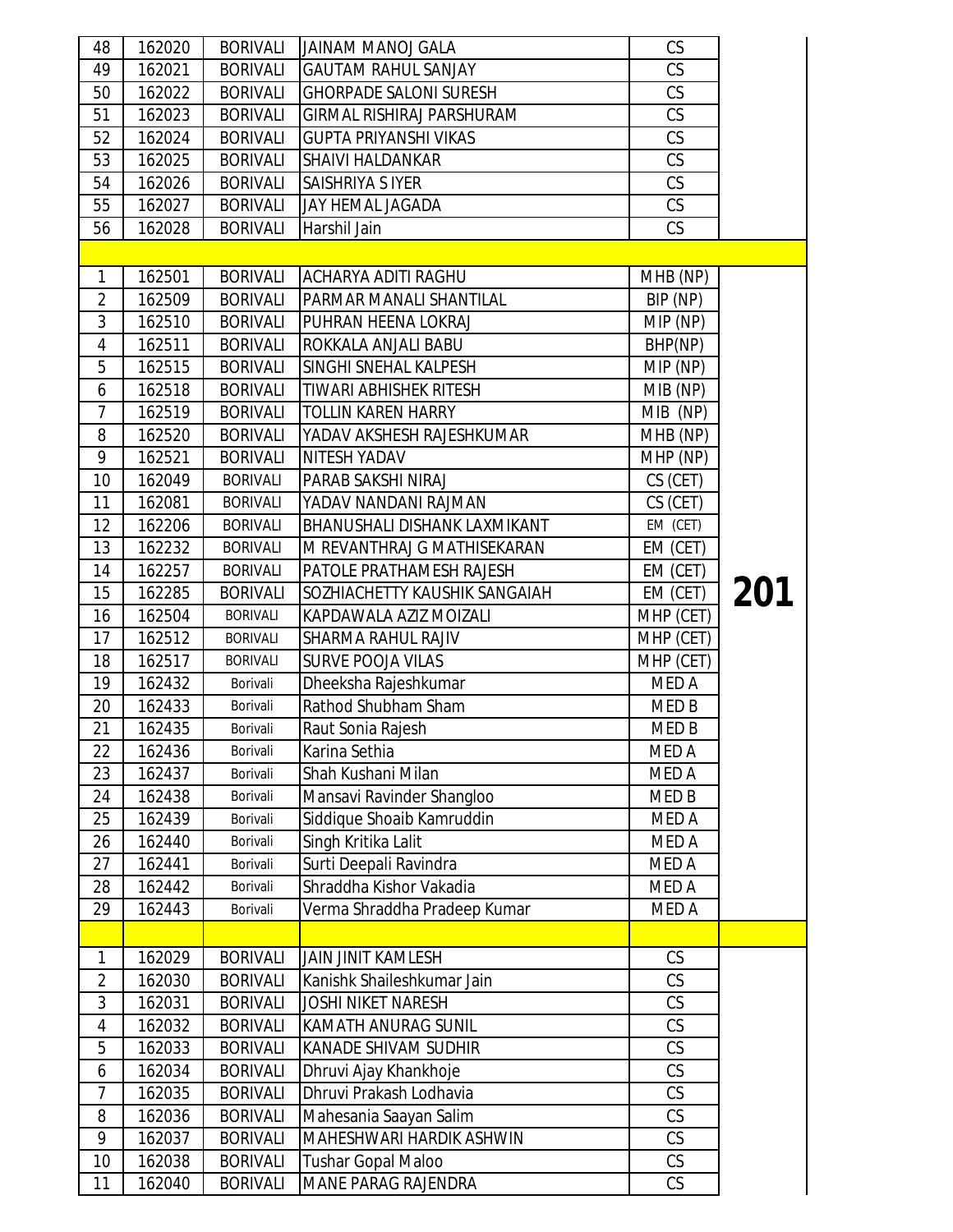| 12 <sup>2</sup> | 162041           | <b>BORIVALI</b>                    | Jay Mehta                                | CS                       |     |
|-----------------|------------------|------------------------------------|------------------------------------------|--------------------------|-----|
| 13              | 162042           | <b>BORIVALI</b>                    | PRATHAMESH KETAN MEHTA                   | CS                       |     |
| 14              | 162043           | <b>BORIVALI</b>                    | RAHUL RAJEEV NAIR                        | CS                       | 202 |
| 15              | 162044           | <b>BORIVALI</b>                    | UDITI PRAVINKUMAR NAMDEV                 | CS                       |     |
| 16              | 162045           | <b>BORIVALI</b>                    | SAI SANJIV NEHETE                        | CS                       |     |
| 17              | 162046           | <b>BORIVALI</b>                    | PADHI SHRIYA SIBA SHANKAR                | CS                       |     |
| 18              | 162047           | <b>BORIVALI</b>                    | PANDIT ABHIJEET VIKAS                    | $\overline{\text{CS}}$   |     |
| 19              | 162048           | <b>BORIVALI</b>                    | Divyanshu Pant                           | CS                       |     |
| 20              | 162050           | <b>BORIVALI</b>                    | Dhruv Piyush Parikh                      | CS                       |     |
| 21              | 162051           | <b>BORIVALI</b>                    | PARVE SERENA SHEKHAR                     | CS                       |     |
| 22              | 162052           | <b>BORIVALI</b>                    | SAKSHI KOMAL PATIL                       | CS                       |     |
| 23              | 162053           | <b>BORIVALI</b>                    | <b>JAI PAWAR</b>                         | CS                       |     |
| 24              | 162054           | <b>BORIVALI</b>                    | SHUBHAM BHUSHAN PAWAR                    | CS                       |     |
| 25              | 162055           | <b>BORIVALI</b>                    | PIMPLE RUGWED NINAD                      | CS                       |     |
| 26              | 162056           | <b>BORIVALI</b>                    | DHRUV SURESH PREMANA                     | CS                       |     |
| 27              | 162057           | <b>BORIVALI</b>                    | <b>ASHISH RAVICHANDRAN RAO</b>           | CS                       |     |
| 28              | 162058           | <b>BORIVALI</b>                    | <b>ANIKET YOGESH RATHOD</b>              | CS                       |     |
|                 |                  |                                    |                                          |                          |     |
| $\mathbf{1}$    | 162059           | <b>BORIVALI</b>                    | NISHMA REBELLO                           | CS                       |     |
| $\overline{2}$  | 162060           | <b>BORIVALI</b>                    | <b>MISHA SAGAR</b>                       | CS                       |     |
| 3               | 162061           | <b>BORIVALI</b>                    | <b>SAH NEHA RANJEETKUMAR</b>             | CS                       |     |
| 4               | 162062           | <b>BORIVALI</b>                    | SALVADI DHRUV BALKRISHNA                 | CS                       |     |
| 5               | 162063           | <b>BORIVALI</b>                    | PRATIK ANIL SAMJISKAR                    | CS                       |     |
| 6               | 162064           | <b>BORIVALI</b>                    | SANE HRISHIKESH MAHENDRA                 | CS                       |     |
| 7               | 162065           | <b>BORIVALI</b>                    | SAPRE YASH SUNIL                         | CS                       |     |
| 8               | 162066           | <b>BORIVALI</b>                    | SAWANT SAKSHI SURESH                     | CS                       |     |
| 9               | 162067           | <b>BORIVALI</b>                    | Shah Khushi Ketan                        | CS                       |     |
| 10              | 162068           | <b>BORIVALI</b>                    | SHAH NISHITH MANOJKUMAR                  | CS                       |     |
| 11              | 162070           | <b>BORIVALI</b>                    | Prathamesh Ganapathy Shanbhag            | CS                       |     |
| 12              | 162071           | <b>BORIVALI</b>                    | <b>GAURAV SHAILESH SHETTY</b>            | CS                       |     |
| 13              | 162072           | <b>BORIVALI</b>                    | SHETTY NATASHA SHASHIBHUSHAN             | CS                       |     |
| 14              | 162073           | <b>BORIVALI</b>                    | PALVI PRASAD SHROFF                      | CS                       |     |
| 15              | 162074           | <b>BORIVALI</b>                    | SHUKLA ASHUTOSH SUDHIR                   | CS                       |     |
| 16              | 162075           | <b>BORIVALI</b>                    | ANUSHKA SOMAVANSHI                       | CS                       |     |
| 17              | 162076           | <b>BORIVALI</b>                    | <b>TAWDE VIRAJ SUNIL</b>                 | CS                       | 108 |
| 18              | 162077           | <b>BORIVALI</b>                    | <b>THOMAS JOEL JOE</b>                   | CS                       |     |
| 19              | 162078           | <b>BORIVALI</b>                    | SAURAV GAUTAM TIWARI                     | CS                       |     |
| 20              | 162079           | <b>BORIVALI</b>                    | SHRIYA SHRIKANT UPASANI                  | CS                       |     |
| 21              | 162080           | <b>BORIVALI</b>                    | UPPOOR NIDHI DAYANAND                    | CS                       |     |
| 22              | 162272           | <b>BORIVALI</b>                    | <b>JAINAM DHIREN SHAH</b>                | CS                       |     |
| 23              | 162514           | <b>BORIVALI</b>                    | TIRTH MITUL SHUKLA                       | CS                       |     |
| 24              | 164001           | <b>POWAI</b>                       | <b>HRITHIK GOSWAMI</b>                   | CS                       |     |
| 25              | 164002           | <b>POWAI</b>                       | <b>SHLOK GOSWAMI</b>                     | CS                       |     |
| 26              | 163374           | <b>DADAR</b>                       | <b>ABHISHEK SALVI</b>                    | CS                       |     |
| 27              | 163368           | DADAR                              | <b>ASHISH JHA</b>                        | CS                       |     |
| 28              | 162502           | <b>BORIVALI</b>                    | YASH DEORUKHKAR                          | <b>MHP</b>               |     |
| 29              | 162503           | <b>BORIVALI</b>                    | FADATARE SHEFALI SHIVAJI                 | <b>MHP</b>               |     |
| 30              | 162505           | <b>BORIVALI</b>                    | Vignesh Latish Kotian                    | <b>MIP</b>               |     |
| 31              | 162506           | <b>BORIVALI</b>                    | Matta Shreya                             | <b>MHP</b>               |     |
| 32<br>33        | 162508<br>162516 | <b>BORIVALI</b><br><b>BORIVALI</b> | PALANDE JUI PRASHANT<br>Manas Sai Sistla | <b>MHP</b><br><b>MHP</b> |     |
|                 |                  |                                    |                                          |                          |     |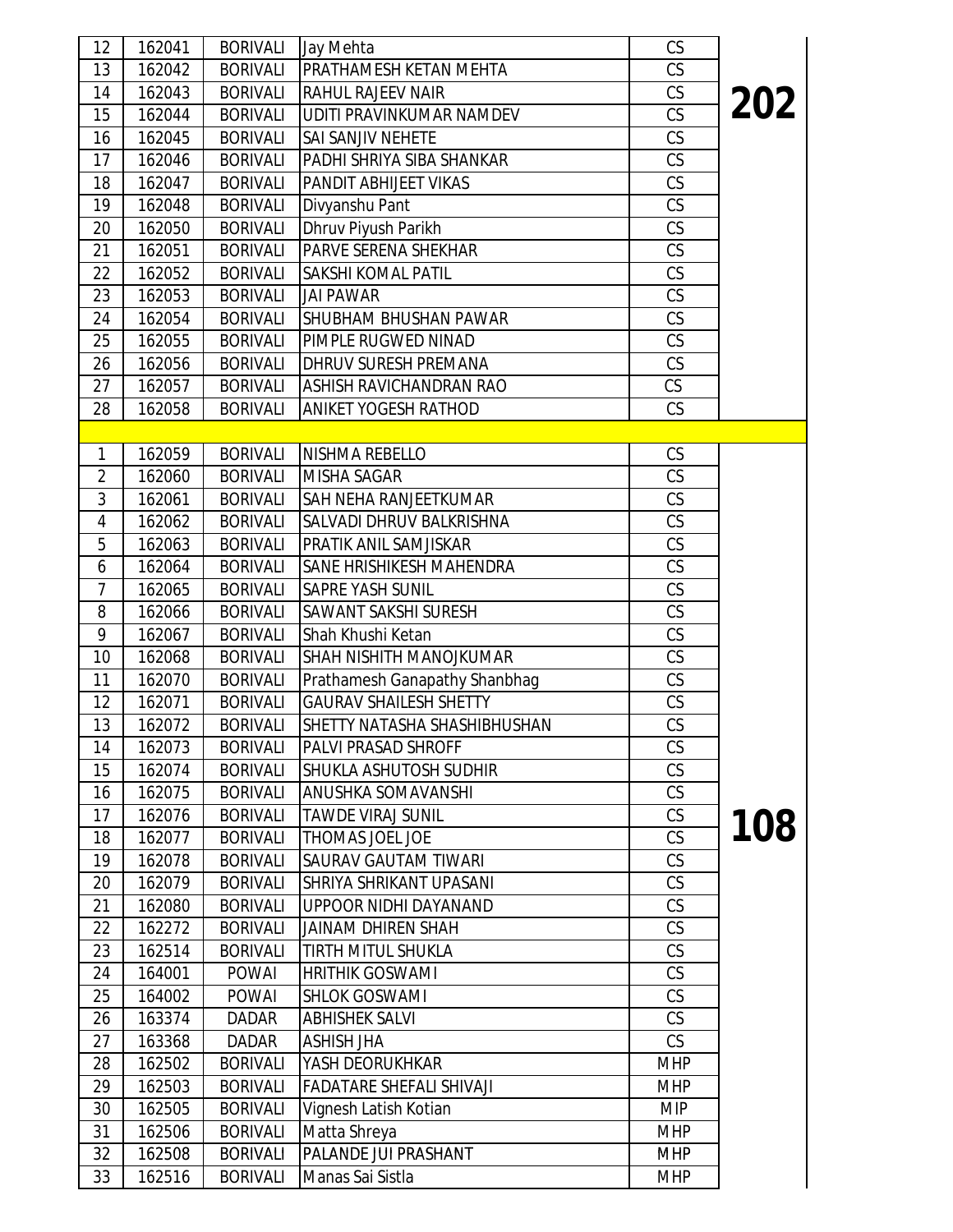| 34             | 161370 | <b>ANDHERI</b>  | Harsh Mahajan                                   | <b>MIP</b> |            |
|----------------|--------|-----------------|-------------------------------------------------|------------|------------|
|                |        |                 |                                                 |            |            |
| 1              | 162039 | <b>BORIVALI</b> | MANDOLE ASHUTOSH AJAY                           | EM         |            |
| $\overline{2}$ | 162201 | <b>BORIVALI</b> | Akshay Shirish Antrolia                         | <b>EM</b>  |            |
| 3              | 162202 | <b>BORIVALI</b> | NOYNICA TARUN AHUJA                             | EM         |            |
| 4              | 162203 | <b>BORIVALI</b> | VISHNU ROHIT ANNADANAM                          | EM         |            |
| 5              | 162204 | <b>BORIVALI</b> | MEERA MEHUL BALSARA                             | EM         |            |
| 6              | 162207 | <b>BORIVALI</b> | <b>BHATKAR TANVI SHASHANK</b>                   | EM         |            |
| 7              | 162208 | <b>BORIVALI</b> | <b>BHATT TWINKLE VILESH</b>                     | EM         |            |
| 8              | 162209 | <b>BORIVALI</b> | CHAKKALAKKAL SANI ANTO                          | EM         |            |
| 9              | 162210 | <b>BORIVALI</b> | <b>CHAVAN KSHITIJ SUNIL</b>                     | EM         |            |
| 10             | 162211 | <b>BORIVALI</b> | Rohan John Chavan                               | EM         |            |
| 11             | 162212 | <b>BORIVALI</b> | <b>ASHUTOSH DAS</b>                             | EM         |            |
| 12             | 162213 | <b>BORIVALI</b> | <b>ROHIT SUBIR DAS</b>                          | EM         |            |
| 13             | 162214 | <b>BORIVALI</b> | NISHANT JIGNESH DAVE                            | EM         |            |
| 14             | 162215 | <b>BORIVALI</b> | <b>DESAI RISHI NEHAL</b>                        | EM         |            |
| 15             | 162216 | <b>BORIVALI</b> | Pranav Deshmukh                                 | <b>EM</b>  |            |
| 16             | 162217 | <b>BORIVALI</b> | SPARSH SANJAY DROLIA                            | EM         |            |
| 17             | 162218 | <b>BORIVALI</b> | <b>PARTH DURANI</b>                             | EM         | 106        |
| 18             | 162219 | <b>BORIVALI</b> | <b>GANDHI AKSHAT ALKESH</b>                     | EM         |            |
| 19             | 162220 | <b>BORIVALI</b> | <b>DEVANSH GARG</b>                             | EM         |            |
| 20             | 162221 | <b>BORIVALI</b> | George Ron Shaju                                | EM         |            |
| 21             | 162222 | <b>BORIVALI</b> | <b>GHEWDE AARSH ARUN</b>                        | EM         |            |
| 22             | 162223 | <b>BORIVALI</b> | SHUBH NIRANJAN GUPTA                            | EM         |            |
| 23             | 162224 | <b>BORIVALI</b> | <b>GUPTA YASH VIJAY</b>                         | EM         |            |
| 24             | 162225 | <b>BORIVALI</b> | JADHAV AMISHA RAVINDRA                          | EM         |            |
| 25             | 162226 | <b>BORIVALI</b> | JADHAV KAUSTUBH RAMCHANDRA                      | EM         |            |
| 26             | 162227 | <b>BORIVALI</b> | <b>JAIN RONAK MAHENDRA</b>                      | EM         |            |
| 27             | 162228 | <b>BORIVALI</b> | JOHARI AMOGH RAJIV                              | EM         |            |
| 28             | 162229 | <b>BORIVALI</b> | ADITYA SURESH KAMATH                            | EM         |            |
| 29             | 162230 | <b>BORIVALI</b> | Anup Subhash Kotekar                            | EМ         |            |
| 30             | 162231 | <b>BORIVALI</b> | KOTHARI VINIT DEELIP                            | EM         |            |
| 31             | 162233 | <b>BORIVALI</b> | MOHAMMAD ZORIF MAHABOOBSAB<br><b>TAHASILDAR</b> | EM         |            |
| 32             | 162234 | <b>BORIVALI</b> | <b>MANE SIDDHIRAJ DILIP</b>                     | EM         |            |
|                |        |                 |                                                 |            |            |
| 1              | 162235 | <b>BORIVALI</b> | <b>MARCHANDE NITESH SANDEEP</b>                 | EM         |            |
| $\overline{2}$ | 162236 | <b>BORIVALI</b> | <b>MAYANK PRASHANT MEHER</b>                    | EM         |            |
| $\sqrt{3}$     | 162237 | <b>BORIVALI</b> | <b>MEHER OM SANJAY</b>                          | EM         |            |
| 4              | 162238 | <b>BORIVALI</b> | <b>MHATRE BHAKTI PRAKASH</b>                    | EM         |            |
| 5              | 162239 | <b>BORIVALI</b> | MICHAEL JEFFREY                                 | EM         |            |
| 6              | 162240 | <b>BORIVALI</b> | Ritik                                           | EM         |            |
| 7              | 162241 | <b>BORIVALI</b> | DHYEY BIPIN MISTRY                              | EM         |            |
| 8              | 162242 | <b>BORIVALI</b> | <b>DRISHAK MOHAN</b>                            | EM         |            |
| 9              | 162243 | <b>BORIVALI</b> | SIDDHARTH NARAIN MONDAL                         | EM         |            |
| 10             | 162244 | <b>BORIVALI</b> | <b>ISHA DEEPAK NAIK</b>                         | EM         |            |
| 11             | 162245 | <b>BORIVALI</b> | NAMBIAR ANUSHREE SUDHEER                        | EM         |            |
| 12             | 162246 | <b>BORIVALI</b> | Vaishnavi Sajith Nambiar                        | EM         |            |
| 13             | 162247 | <b>BORIVALI</b> | Nayanghara Angelo Xavier                        | EM         |            |
| 14             | 162248 | <b>BORIVALI</b> | NEDIYIRIPPIL DEVARATH SUKU                      | EM         | <b>104</b> |
| 15             | 162249 | <b>BORIVALI</b> | NISAR SMIT RAJESH                               | EM         |            |